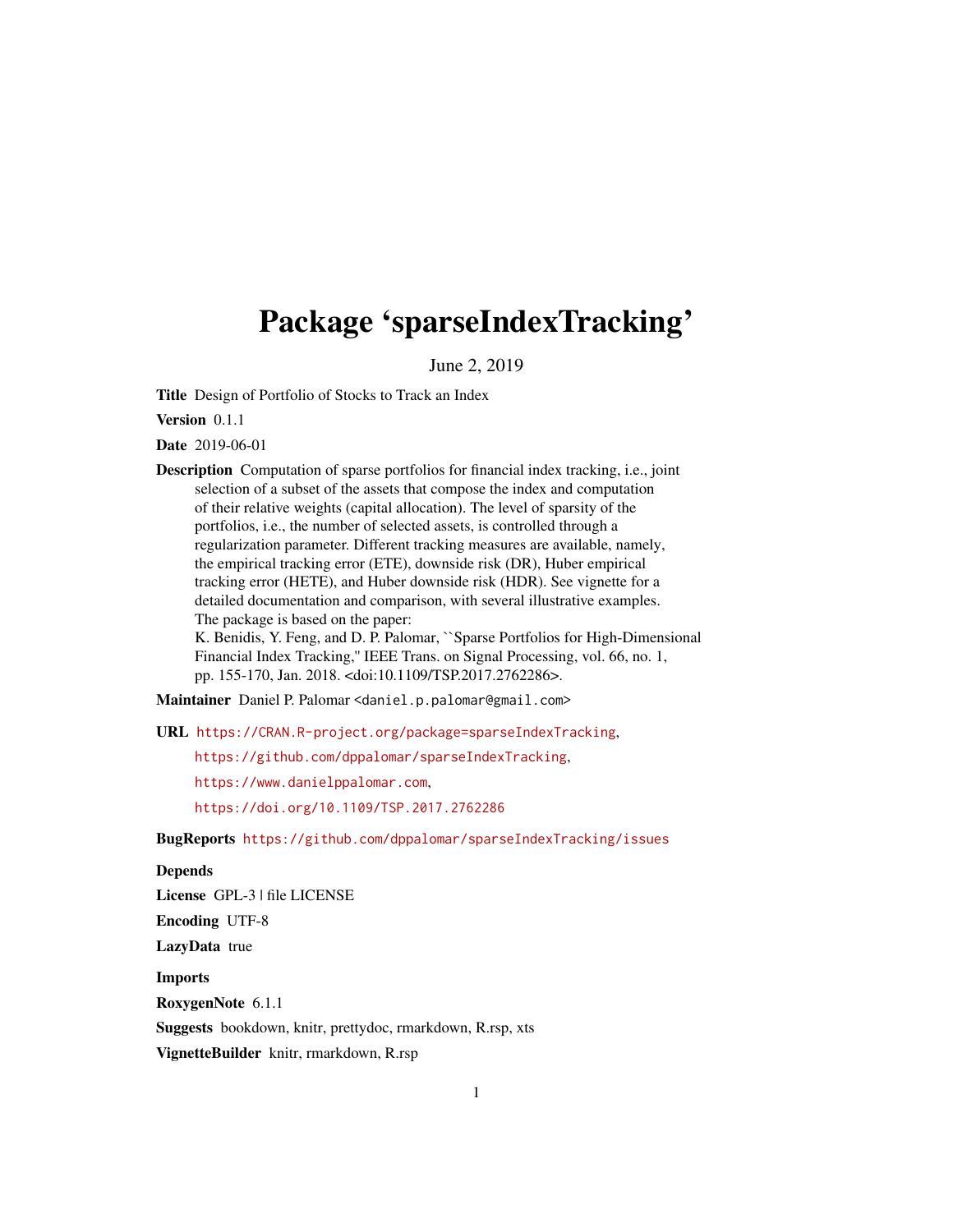<span id="page-1-0"></span>NeedsCompilation no Author Konstantinos Benidis [aut],

Daniel P. Palomar [cre, aut]

Repository CRAN

Date/Publication 2019-06-02 04:20:03 UTC

### R topics documented:

sparseIndexTracking-package

*sparseIndexTracking: Design of Portfolio of Stocks to Track an Index*

#### Description

Computation of sparse portfolios for financial index tracking, i.e., joint selection of a subset of the assets that compose the index and computation of their relative weights (capital allocation). The level of sparsity of the portfolios, i.e., the number of selected assets, is controlled through a regularization parameter. Different tracking measures are available, namely, the empirical tracking error (ETE), downside risk (DR), Huber empirical tracking error (HETE), and Huber downside risk (HDR). See vignette for a detailed documentation and comparison, with several illustrative examples.

#### Functions

[spIndexTrack](#page-2-1)

#### Help

For a quick help see the README file: [CRAN-README](https://CRAN.R-project.org/package=sparseIndexTracking/readme/README.html) and [GitHub-README.](https://github.com/dppalomar/sparseIndexTracking/blob/master/README.md)

For more details see the vignette: [CRAN-html-vignette,](https://CRAN.R-project.org/package=sparseIndexTracking/vignettes/SparseIndexTracking.html) [CRAN-pdf-vignette,](https://CRAN.R-project.org/package=sparseIndexTracking/vignettes/SparseIndexTracking-pdf.pdf) [GitHub-html-vignette,](https://raw.githack.com/dppalomar/sparseIndexTracking/master/vignettes/SparseIndexTracking.html) and [GitHub-pdf-vignette.](https://docs.google.com/viewer?url=https://github.com/dppalomar/sparseIndexTracking/raw/master/vignettes/SparseIndexTracking-pdf.pdf)

#### Author(s)

Konstantinos Benidis and Daniel P. Palomar

#### References

K. Benidis, Y. Feng, and D. P. Palomar, "Sparse Portfolios for High-Dimensional Financial Index Tracking," *IEEE Transactions on Signal Processing*, vol. 66, no. 1, pp. 155-170, Jan. 2018.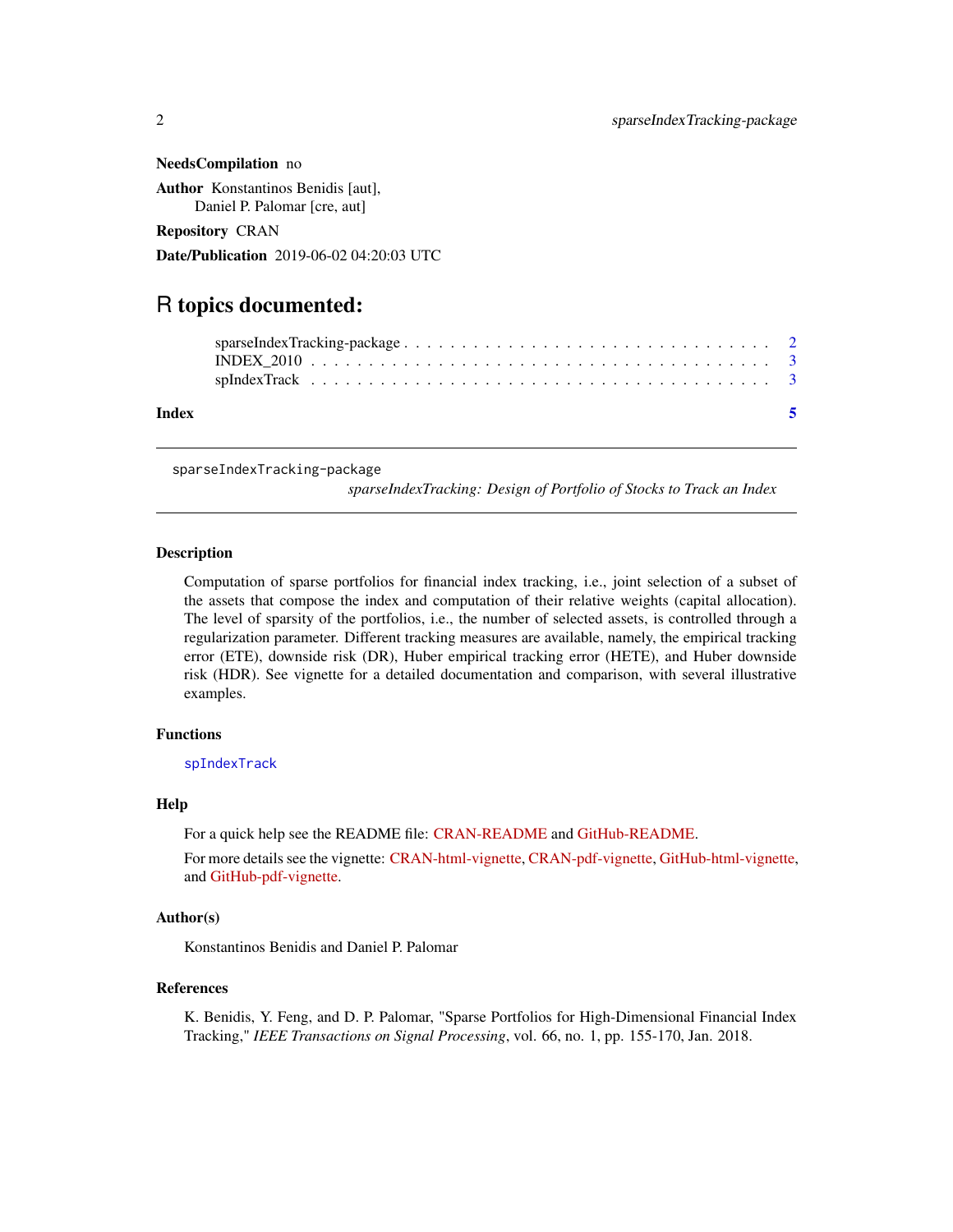<span id="page-2-0"></span>INDEX\_2010 *Database of the net returns of the index S&P 500 and its underlying assets during the year 2010*

#### Description

Database of the net returns of the index S&P 500 and its underlying assets during the year 2010. Only the assets that were in the index during the whole period are included.

#### Usage

```
data(INDEX_2010)
```
#### Format

A list of two xts objects, namely, X and SP500, corresponding to the net returns of the assets and the index, respectively.

#### Source

[Yahoo! Finance](https://finance.yahoo.com)

<span id="page-2-1"></span>spIndexTrack *Sparse Index Tracking*

#### Description

Computes the weights of assets (relative capital allocation) for a sparse approximation of a financial index.

#### Usage

```
spIndexTrack(X, r, lambda, u = 1, measure = c("ete", "dr", "hete",
  "hdr"), hub = NULL, w0 = NULL, thres = 1e-09)
```
#### Arguments

| X            | m-by-n matrix of net returns (m samples, n assets).                                                                                                                                      |
|--------------|------------------------------------------------------------------------------------------------------------------------------------------------------------------------------------------|
| $\mathsf{r}$ | m dimensional vector of the net returns of the index.                                                                                                                                    |
| lambda       | sparsity weight factor. Any nonnegative number (suggested range $[10^{-6} - 8]$ , $10^{-6} - 6]$ ).                                                                                      |
| <b>u</b>     | upper bound of the weights. Default value $u \leq 1$ , i.e., no effective upper bound.                                                                                                   |
| measure      | performance measure. Possible values 'ete' (empirical tracking error - de-<br>fault), 'dr' (downside risk), 'hete' (Huber empirical tracking error), and 'hdr'<br>(Huber downside risk). |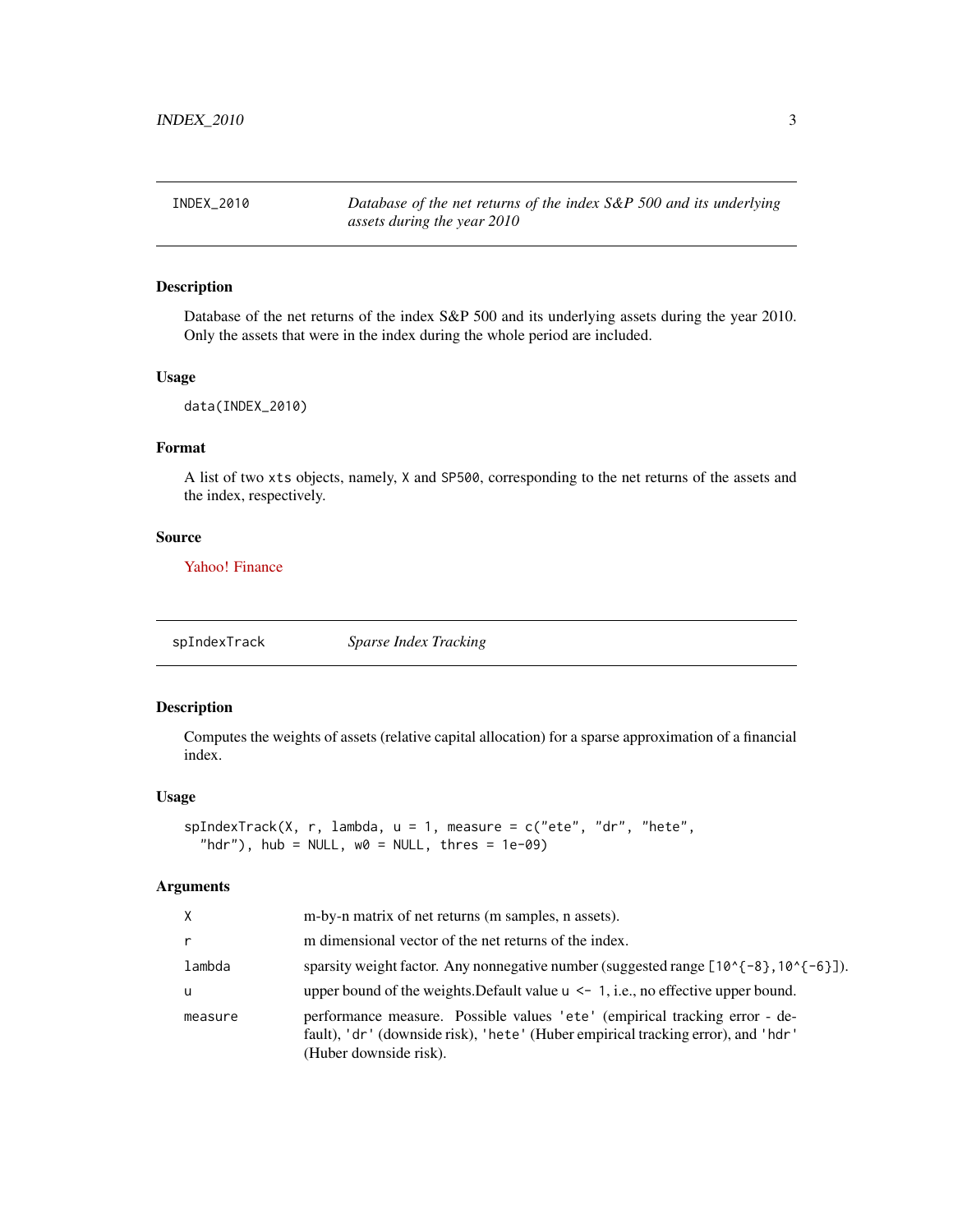| hub   | Huber parameter. Required if measure $=$ 'hete' or measure $=$ 'hdr'.                                  |
|-------|--------------------------------------------------------------------------------------------------------|
| wØ    | initial point. If NULL a uniform allocation is used, i.e., $w0 \leq -\text{rep}(1/N, N)$ .             |
| thres | threshold value. All the weights less or equal to thres are set to 0. The default<br>value is $1e-9$ . |

#### Value

An n-dimensional vector with allocation weights on the assets.

#### Author(s)

Konstantinos Benidis and Daniel P. Palomar

cat("Number of assets used:", sum(w\_ete > 1e-6))

#### References

K. Benidis, Y. Feng, D. P. Palomar, "Sparse Portfolios for High-Dimensional Financial Index Tracking," *IEEE Transactions on Signal Processing*, vol. 66, no. 1, pp. 155-170, Jan. 2018.

#### Examples

```
library(sparseIndexTracking)
library(xts)
# load data
data(INDEX_2010)
# fit portfolio under error measure ETE (Empirical Tracking Error)
w_ete <- spIndexTrack(INDEX_2010$X, INDEX_2010$SP500, lambda = 1e-7, u = 0.5, measure = 'ete')
# show cardinality achieved
```